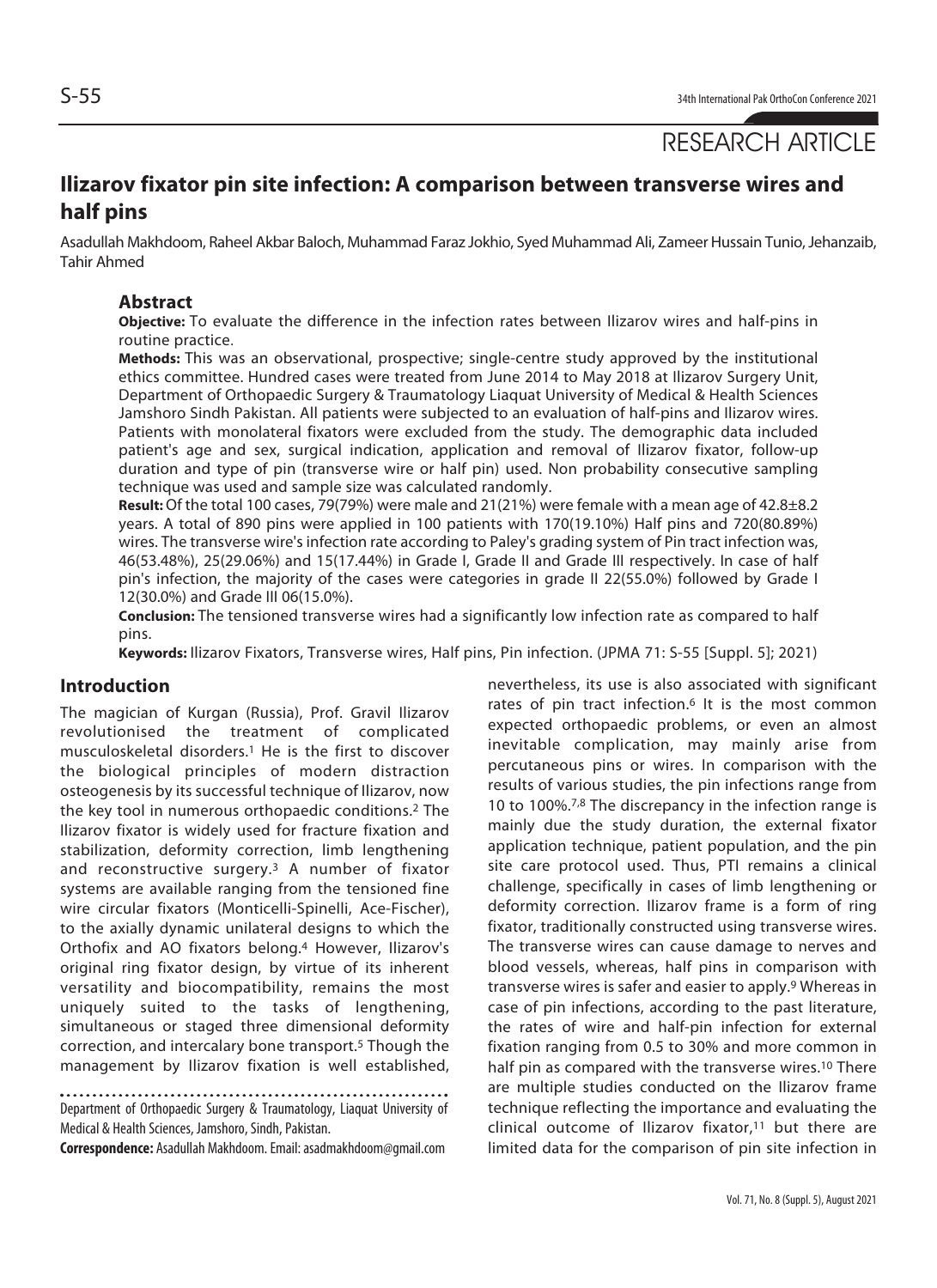transverse wires and half pins especially in case of the local Pakistani population. The aim of this study was to evaluate the difference in the rates of Pin site wound sepsis between transverse wires and half-pins in patients with Ilizarov circular fixator.

### **Methods**

It was a single-centre, prospective, observational study on 100 patients who underwent distraction osteogenesis using Ilizarov circular fixator. The study was conducted at the Orthopaedic department of Liaquat University of Medical & Health Sciences (LUMHS), Jamshoro from the period of June 2014 to May 2018. Non probability consecutive sampling technique was used and sample size was calculated randomly.

As per study exclusion criteria, patients with pre-existing infection and co-morbidities that may enhance the risk of getting pin site wound sepsis such as diabetes mellitus, renal and liver failure, tumours and smoking were excluded. The study population consisted of all skeletally mature patients who underwent distraction osteogenesis using Ilizarov circular fixator. After the application of Ilizarov external fixation, the first dressing of wires and pins was applied after 48 hours and appropriate intravenous antibiotic was given for 3 days followed by 5 days of an oral antibiotic if required. The patients were reassessed after every 72 hours. The pins and wires were cleansed with a single gauze soaked with pyodine solution, or hydrogen peroxide if the pin tract infection developed. The designed CRF recorded the patients' medical and demographic data including age and sex, surgical indication, application and removal of Ilizarov fixator, follow-up duration, type of pin (transverse wire or half pin), total number of wires and half pins found infected. Grading was done according to Paley's classification and treated according to the given guidelines.12

All patients were trained to clean their wires and pins during their stay in the hospital. After discharge, patients were followed up every 2-weeks through the outpatient department until the fracture was united and pins and wires were removed.

For analysis of the data, SPSS version 20 was used. A p value < 0.05 was considered significant. All variables were summarised using the number of observations, mean, standard deviation or standard error, median, minimum and maximum,  $\pm$  95% confidence intervals were provided in the inference tables where applicable. All hypothesis tests were two-sided and conducted using a 0.05 significance level unless otherwise stated.

## **Results**

In this study, 100 cases were selected as per inclusion/exclusion criteria. The mean age was 42.8±8.2 years with 48(48.0%) patients between 18 and 35 years, 27(27.0%) between 36-50 years and 25(25.0%) patients were in the age group above 50 years. There were 79(79.0%) males, and 21(21.0%) females. The bones involved in the traumatic injury included, tibia as the commonest 60(60.0%) while the second most common bone was femur IE; 23(23.0%), followed by, humerus and radius/ ulna with a percentage of 14(14.0%) and 3(03.0%) respectively. Road traffic accident was the most common mode of injury in 70(70.0%) cases, while history of fall was recorded in 18(18.0%) patients, firearm injury in 08(08.0%) patients and 04(04.0%) patients were assaulted. Total pins applied were 890. Among them, half pins used were 170(19.10%) and wires were 720(80.89%). Of the wires used, 690(95.83%) were Plain wires and 30(4.16%) were beaded.

Half pins were found more infected as compared to wires. Of 170 half pins 40(23.52%) were infected, while out of 720 transverse wires, 86(11.94%) were infected. According to Paley's grading system of Pin tract infection, transverse wire's infection rate was found in: 46(53.48%) in the Grade I, 25(29.06%) in grade II and 15(17.44%) in Grade III. According to the Paley's grading system of Pin tract infection, half pin's infection rate was found in majority of the cases, 22(55.0%) in Grade II, followed by 12(30.0%) in Grade I and 06(15.0%) in Grade III.

## **Discussion**

The Ilizarov frame provides a versatile fixation system, however the Pin site infection is almost an inevitable complication associated with this successful frame technique.13 Its frequency ranges from 11.3 to 100%. Studies have shown figures of 24.1% by Grant et al, 52% by Schalamon et al, 26.25% by Ferreira N et al, 26% by Toksvig et al, 70% by Mostafavi et al, 25% by Rose R et al, 11.2% by Parameswaran et al, 18% by Chan CK et al and 85% by Aronson J et al.10,14-20 In our study, the rate of transverse wire's infection was reported as 17% and majority of the cases (55%) had half pin infection and were placed in grade II category. The variation in the reported rates among studies is partly due to lack of a standardized, validated and comparable grading system.14,21

There are only a few studies which compare the infection rate between thin transverse wires and threaded half pins in patients with Ilizarov circular fixator. Some advocate there is the lowest rate of pin site wound sepsis in threaded half pins.<sup>17,22</sup> At the same time, there are several prior studies which have significantly higher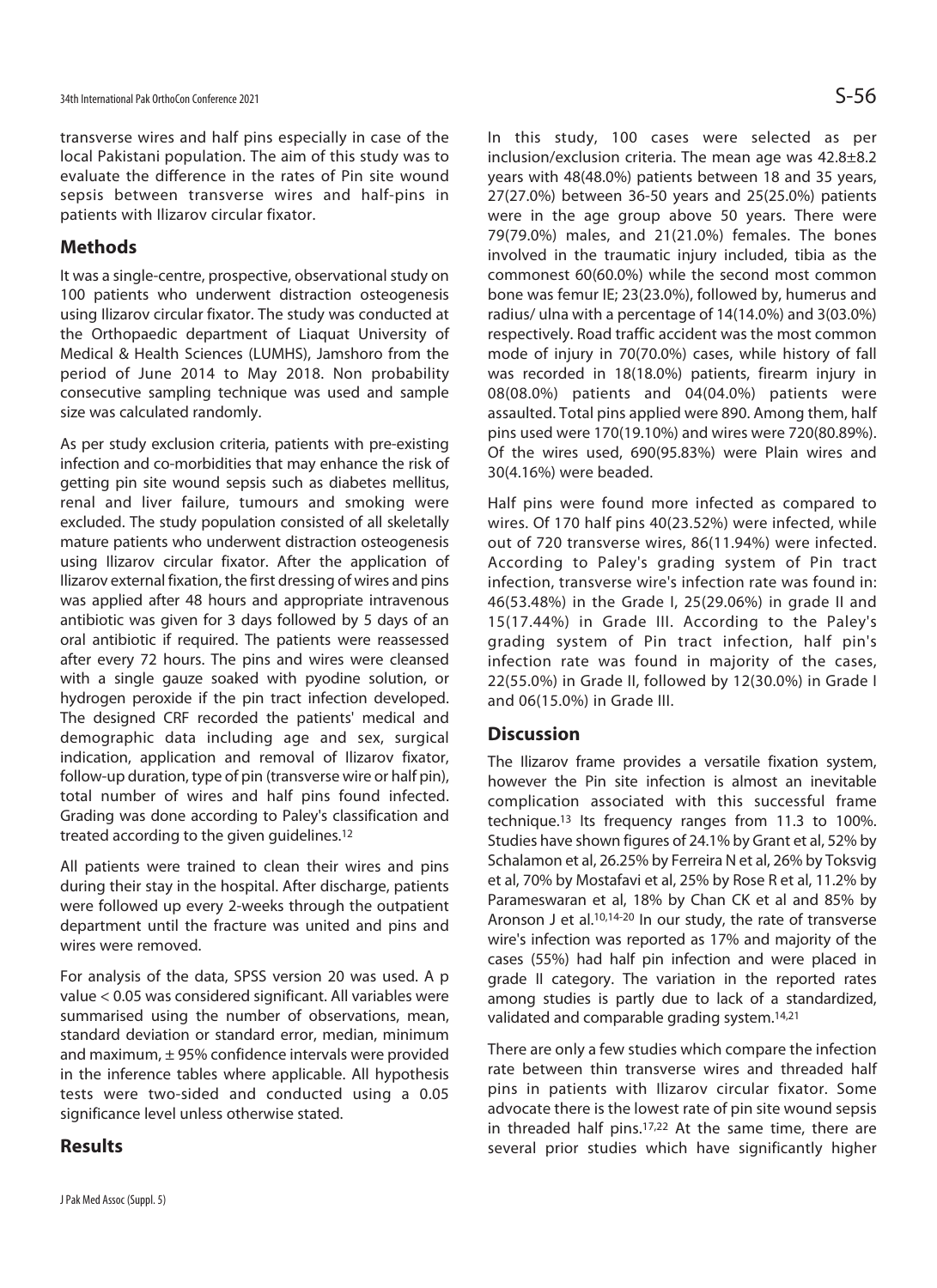infection rate, but the raw data in all these studies demonstrated higher infection rate in half pin site.19

In a study carried out with 124 wires and 95 half pins sites in 21 patients, pin site wound infection was noted in 55(25%) pins, 6.3% of which developed in half pins and 18.7% in the wire sites. Of the 21 patients, 19(90.4%) had pin tract infections.17 In our study, of the 100 patients, half pins were found more infected as compared to wires, as well as out of 170 half pins 40(23.52%) were infected, while out of 720 wires, 86(11.94%) were infected. Our study results were endorsed by a previous study which observed that the frequency of pin tract infection was higher with a half pin (8.0%) than with fine wires (5.3%) with the difference being significantly higher for half pin sites in the distal segment. Similarly, another comparative study on two different solutions reported that Half-pin sites were more likely to become infected than wire sites (25% vs 15%). In addition, Antoci V et al reported that the rate of pin tract infection to be significantly higher with half-pin site (78%) than that of fine wire site infection (33%) using fine wire site infection in hybrid external fixator.7 Overall, the previous studies' results when compared with the transverse wire site, shows the halfpin site to be more prone to pin tract infection. Also, the rate of additional surgeries and interventions for treating pin site infection was higher with the half-pin site.

While the above mentioned studies support half pins infection, some studies reported no significant difference in infection between half pins and transverse wires.22 The study on 1093 half pins and 951 wires in 218 patients showed 3.11% half pin sites and 4.73% wire sites to be infected with no significant difference in infection rates between wires and half pins sites.22

The results of our study together with those of other researchers, showed that the exceptional circular fixator Ilizarov technique application is not only more stable than the conventional external fixture, but there is a discordance with another previous study which showed a lower risk for pin-site infections with the traditional Ilizarov.23-25 Further comparing infection rates between pins and wire shows transverse wires to have a significantly lower infection rate as compared to half pins as noted in this study which is comparable to the results published in most other studies. However, a significant relationship was not noted between the location of the Ilizarov circular fixator and the development of pin site wound sepsis (p>0.05).

## **Conclusion**

The circular fixator Ilizarov technique is more stable with

a lower infection rate. The tensioned transverse wires had a significantly lower infection rate as compared to half pins.

#### **Disclaimer:** None.

#### **Conflict of Interest:** None.

#### **Funding Disclosure:** None.

**Ethics Approval:** The study protocol and follow-up analysis were approved by the Ethics Committee of LUMHS.

#### **References**

- 1. Paul GW. The History Of External Fixation. Clin Podiatr Med Surg. 2003;20:1-8.
- 2. Battaloglu E, Bose D. The History Of Ilizarov. Trauma. 2013;15:257-62.
- 3. Spiegelberg B, Parratt T, Dheerendra SK, Khan WS, Jennings R, Marsh DR. Ilizarov Principles Of Deformity Correction. Ann. R. Coll. Surg. Engl.2010;92:101-5.
- 4. Ferreira N, Mare PH, Marais LC. Circular External Fixator Application For Midshaft Tibial Fractures: Surgical Technique. SA Orthop. J. 2012 ;11:39-42.
- 5. Marais LC, Ferreira N. Bone Transport Through An Induced Membrane In The Management Of Tibial Bone Defects Resulting From Chronic Osteomyelitis. Strategies Trauma Limb Reconstr. 2015;10:27-33.
- 6. Xu X, Li X, Liu L, Wu W. A Meta-Analysis Of External Fixator Versus Intramedullary Nails For Open Tibial Fracture Fixation. J Orthop Surg. Research. 2015;9:10.
- 7. Antoci V, Ono CM, Antoci Jr V, Raney EM. Pin-Tract Infection During Limb Lengthening Using External Fixation. Am J Orthop (Belle Mead NJ). 2008; 37:E150-44.
- 8. Parameswaran AD, Roberts CS, Seligson D, Voor M. Pin Tract Infection With Contemporary External Fixation: How Much Of A Problem?J.Orthop.Trauma. 2003; 17:503-7.
- 9. Oh JK, Lee JJ, Jung DY, Kim BJ, Oh CW. Hybrid External Fixation Of Distal Tibial Fractures: New Strategy To Place Pins And Wires Without Penetrating The Anterior Compartment. Arch Orthop Trauma Surg. 2004; 124:542-6.
- 10. Schalamon J, Petnehazy T, Ainoedhofer H, Zwick EB, Singer G, Hoellwarth ME. Pin Tract Infection With External Fixation Of Pediatric Fractures. J. Pediatr. Surg. 2007; 42:1584-7.
- 11. Morasiewicz P, Dejnek M, Orzechowski W, Urba?ski W, Kulej M, Dragan S?, et.al.. Clinical Evaluation Of Ankle Arthrodesis With Ilizarov Fixation And Internal Fixation. BMC. Musculoskelet. Disord. 2019; 20:167.
- 12. Paley D. Problems, Obstacles, And Complications Of Limb Lengthening By The Ilizarov Technique. Clin. Orthop. Relat. Res. 1990; 250:81-104.
- 13. Kazmers NH, Fragomen AT, Rozbruch SR. Prevention Of Pin Site Infection In External Fixation: A Review Of The Literature. Strategies Trauma Limb Reconstr. 2016; 11:75-85.
- 14. Grant S, Kerr D, Wallis M, Pitchford D. Comparison Of Povidone-Iodine Solution And Soft White Paraffin Ointment In The Management Of Skeletal Pin-Sites: A Pilot Study. J. Orthop. Nurs. 2005; 9:218-25.
- 15. Ferreira N, Marais LC. Pin Tract Sepsis: Incidence With The Use Of Circular Fixators In A Limb Reconstruction Unit. SA Orthopaed J.2012; 11:40-7.
- 16. Mostafavi HR, Tornetta III P. Open Fractures Of The Humerus Treated With External Fixation. Clin Orthopaed Rel. Res. (1976- 2007). 1997; 337:187-97.